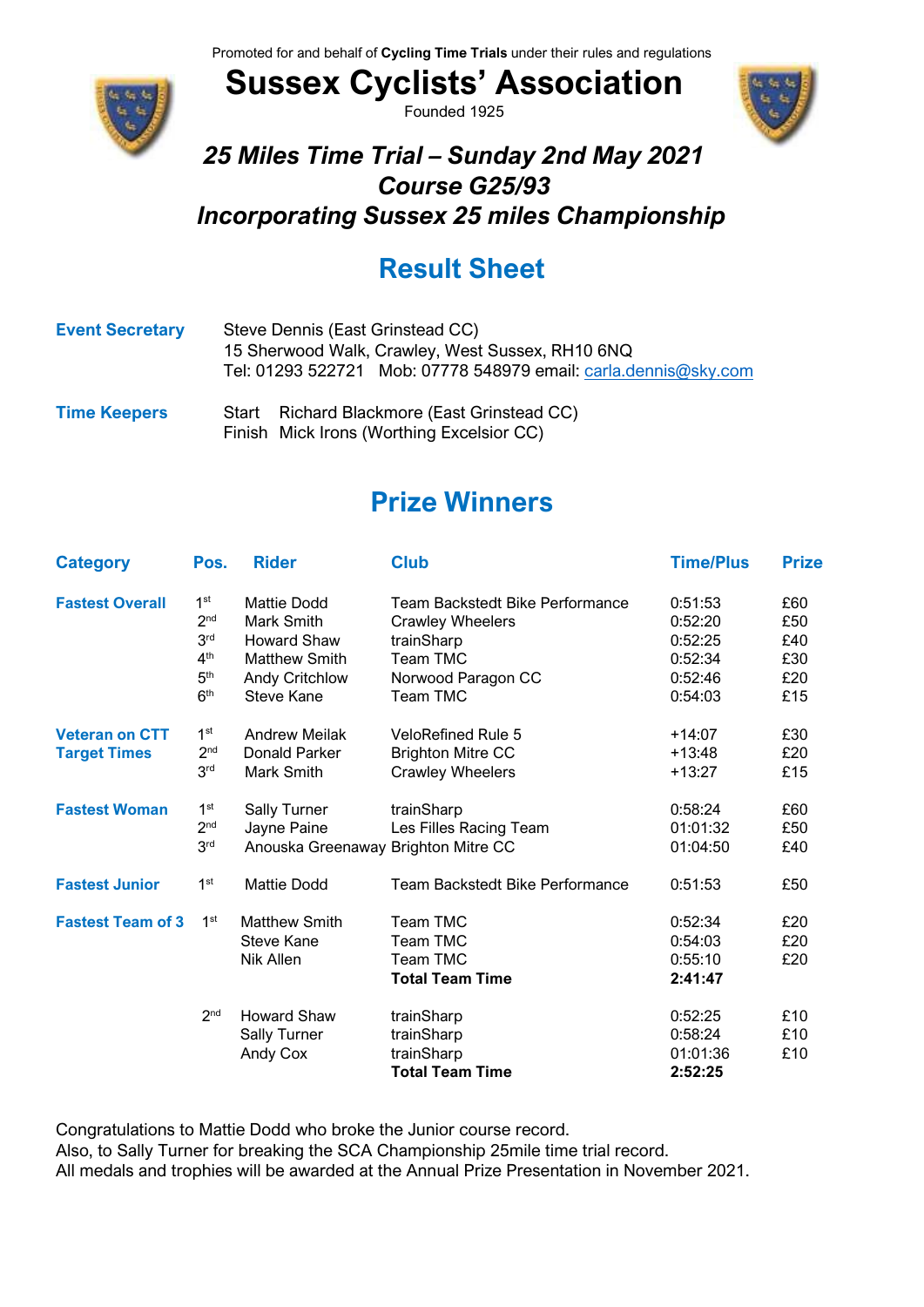## **Overall Results**

| Pos.           | No.            | <b>Name</b>            | Club                            | Category  | Age | <b>Time</b> | $+/-$ CTT           |
|----------------|----------------|------------------------|---------------------------------|-----------|-----|-------------|---------------------|
|                |                |                        |                                 |           |     |             | <b>Target times</b> |
| 1              | 51             | Mattie Dodd            | Team Backstedt Bike Performance | Junior    | 16  | 00:51:53    |                     |
| $\overline{2}$ | 90             | Mark Smith             | <b>Crawley Wheelers</b>         | Veteran   | 47  | 00:52:20    | $+13:27$            |
| 3              | 80             | <b>Howard Shaw</b>     | trainSharp                      | Senior    | 35  | 00:52:25    |                     |
| 4              | 50             | Matthew Smith          | Team TMC                        | Senior    | 37  | 00:52:34    |                     |
| 5              | 30             | Andy Critchlow         | Norwood Paragon CC              | Veteran   | 47  | 00:52:46    | $+13:01$            |
| 6              | 75             | Steven Kane            | Team TMC                        | Senior    | 32  | 00:54:03    |                     |
| 7              | 70             | <b>Howard Bayley</b>   | <b>Blazing Saddles</b>          | Veteran   | 46  | 00:54:47    | $+10:31$            |
| 8              | 52             | Marek Siwicki          | Addiscombe CC                   | Veteran   | 47  | 00:55:02    | $+10:45$            |
| 9              | 60             | <b>Robert Drake</b>    | Addiscombe CC                   | Senior    | 33  | 00:55:05    |                     |
| $10 =$         | 61             | <b>Paul Sewell</b>     | <b>Bigfoot CC</b>               | Veteran   | 43  | 00:55:08    | $+8:45$             |
| $10=$          | 85             | <b>Andrew Meilak</b>   | <b>VeloRefined Rule 5</b>       | Veteran   | 54  | 00:55:08    | $+14:07$            |
| $12 =$         | 10             | Nik Allen              | Team TMC                        | Veteran   | 49  | 00:55:10    | $+11:35$            |
| $12 =$         | 20             | <b>Stuart Bettis</b>   | HuntBikeWheels.com              | Senior    | 36  | 00:55:10    |                     |
| 14             | 47             | Cris Coxon             | <b>Brighton Mitre CC</b>        | Veteran   | 44  | 00:55:15    | $+9:06$             |
| 15             | 55             | David Clark            | <b>Eastbourne Rovers CC</b>     | Veteran   | 52  | 00:56:13    | $+12:01$            |
| 16             | 41             | Mark Emsley            | Team TMC                        | Senior    | 32  | 00:56:17    |                     |
| 17             | 46             | John Tindell           | <b>Brighton Mitre CC</b>        | Senior    | 34  | 00:56:33    |                     |
| 18             | 65             | <b>Tristan Davenne</b> | Newbury RC                      | Veteran   | 46  | 00:57:44    | $+7:34$             |
| 19             | 53             | George Sloan           | VC de Londres                   | Espoir    | 20  | 00:57:50    |                     |
| 20             | 15             | Tom Houghton           | Team TMC                        | Veteran   | 49  | 00:57:58    | $+8:47$             |
| 21             | $\overline{7}$ | Jack Donaghy           | Brighton Phoenix Athletic Club  | Senior    | 26  | 00:58:23    |                     |
| 22             | 31             | Sally Turner           | trainSharp                      | W Veteran | 41  | 00:58:24    | $+8:21$             |
| 23             | 25             | Kevin Plummer          | Team TMC                        | Veteran   | 55  | 00:58:34    | $+11:11$            |
| 24             | 16             | Ed Jarman              | <b>Brighton Excelsior CC</b>    | Veteran   | 43  | 00:58:42    | $+5:11$             |
| 25             | 77             | Chris Hansen           | 70aks Tri Club                  | Veteran   | 50  | 00:58:51    | $+8:24$             |
| 26             | 66             | <b>Richard Tully</b>   | Elite Cycling/Turbo Beat        | Veteran   | 44  | 00:59:16    | $+5:05$             |
| 27             | 23             | Paul Thatcher          | <b>Brighton Mitre CC</b>        | Veteran   | 57  | 00:59:17    | $+11:30$            |
| 28             | 5              | Patrick Brown          | HuntBikeWheels.com              | Senior    | 25  | 00:59:34    |                     |
| $29=$          | 26             | Spencer Kirkham        | <b>Worthing Excelsior CC</b>    | Veteran   | 53  | 00:59:47    | $+8:58$             |
| $29=$          | 67             | Colin Toppin           | <b>Worthing Excelsior CC</b>    | Veteran   | 48  | 00:59:47    | $+9:26$             |
| 31             | 72             | Martin Brown           | 70aks Tri Club                  | Veteran   | 60  | 00:59:48    | $+12:33$            |
| 32             | 76             | Nolan Heather          | <b>Worthing Excelsior CC</b>    | Veteran   | 45  | 00:59:52    | $+4:57$             |
| 33             | 63             | Dylan Coyne            | <b>Balcombe Cycle Club</b>      | Veteran   | 48  | 00:59:58    | $+6:18$             |
| 34             | 62             | Simon Arnold           | Royal Navy & Royal Marines CA   | Senior    | 28  | 01:01:08    |                     |
| 35             | 56             | James Stone            | <b>Brighton Excelsior CC</b>    | Veteran   | 52  | 01:01:21    | $+6:53$             |
| 36             | 64             | Jayne Paine            | Les Filles Racing Team          | W Veteran | 55  | 01:01:32    | $+12:26$            |
| 37             | 87             | Andy Cox               | trainSharp                      | Veteran   | 50  | 01:01:36    | $+5:39$             |
| 38             | 89             | Paul Atkinson          | Velo Club St Raphael            | Veteran   | 51  | 01:01:42    | $+6:03$             |
| 39             | 11             | Mark Frost             | Lewes Wanderers CC              | Veteran   | 54  | 01:01:47    | $+7:28$             |
| 40             | 71             | Ian Cheesman           | <b>Worthing Excelsior CC</b>    | Veteran   | 52  | 01:01:56    | $+6:18$             |
| 41             | 22             | Martin Booker          | South Downs Bikes / Casco Pet   | Veteran   | 52  | 01:02:10    | $+6:04$             |
| 42             | 73             | <b>Ben Cumpstone</b>   | <b>Brighton Mitre CC</b>        | Veteran   | 51  | 01:02:15    | $+5:30$             |
| 43             | 57             | Chris Hewitt           | Oxted Cycle Club                | Senior    | 38  | 01:02:38    |                     |
| 44             | 86             | <b>Trevor Leeding</b>  | <b>Worthing Excelsior CC</b>    | Veteran   | 55  | 01:02:41    | $+7:04$             |
| 45             | 82             | Mark Thomas            | <b>Bigfoot CC</b>               | Veteran   | 58  | 01:04:10    | $+7:08$             |
| 46             | 48             | Nigel Langridge        | Crawley Wheelers                | Veteran   | 56  | 01:04:21    | $+5:55$             |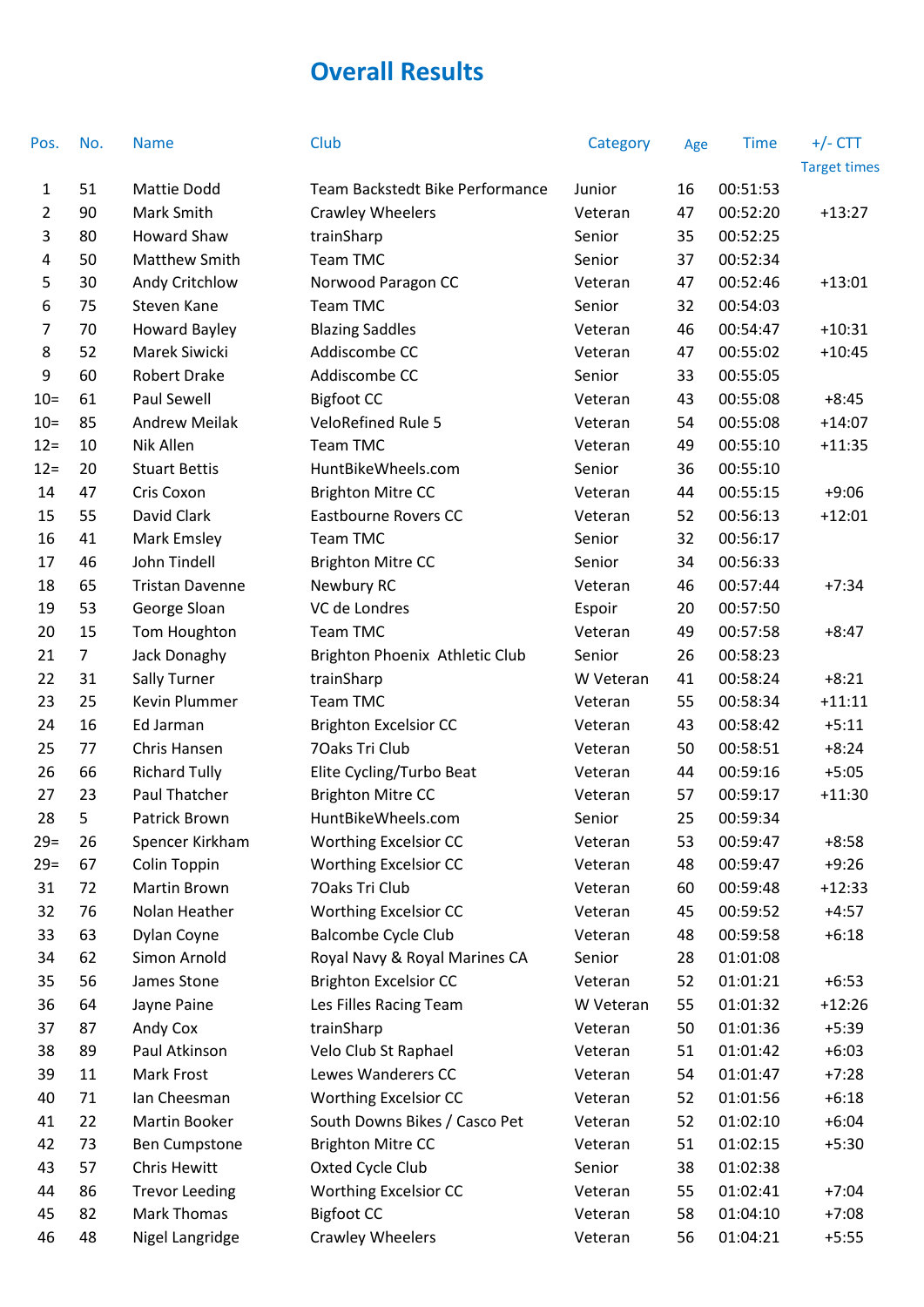### **Overall Results**

| Pos.        | No. | <b>Name</b>                 | Club                                                            | Category  | Age | <b>Time</b> | $+/-$ CTT           |
|-------------|-----|-----------------------------|-----------------------------------------------------------------|-----------|-----|-------------|---------------------|
|             |     |                             |                                                                 |           |     |             | <b>Target times</b> |
| 47          | 34  | Anouska Greenaway           | <b>Brighton Mitre CC</b>                                        | W Senior  | 25  | 01:04:50    |                     |
| 48          | 17  | Steven Woodbridge           | <b>GS Stella</b>                                                | Veteran   | 45  | 01:04:57    | $-0.07$             |
| 49          | 21  | <b>Donald Parker</b>        | <b>Brighton Mitre CC</b>                                        | Veteran   | 72  | 01:05:12    | $+13:48$            |
| 50          | 38  | Andrew Lock                 | <b>Worthing Excelsior CC</b>                                    | Veteran   | 54  | 01:05:33    | $+3:42$             |
| 51          | 27  | Vince Freeman               | <b>Sussex Revolution Velo Club</b>                              | Veteran   | 41  | 01:05:41    | $-2:53$             |
| 52          | 88  | Paul Tunnell                | Addiscombe CC                                                   | Veteran   | 60  | 01:06:20    | $+6:01$             |
| 53          | 28  | Gemma Freeman               | <b>Brighton Triathlon Club</b>                                  | W Senior  | 33  | 01:06:23    |                     |
| 54          | 8   | Matt Woodhart               | Team TMC                                                        | Veteran   | 43  | 01:06:36    | $-2:43$             |
| 55          | 29  | Tom Sanderson               | Brighton Phoenix Athletic Club                                  | Veteran   | 47  | 01:06:43    | $-0:56$             |
| 56          | 44  | <b>Becca Drake</b>          | BellaVelo cc                                                    | W Senior  | 36  | 01:06:49    |                     |
| 57          | 58  | <b>Tracey Williams</b>      | <b>Brighton Excelsior CC</b>                                    | W Veteran | 52  | 01:07:28    | $+4:53$             |
| 58          | 74  | Peter Owen                  | Norwood Paragon CC                                              | Veteran   | 60  | 01:07:42    | $+4:39$             |
| 59          | 84  | John Ferguson               | <b>Brighton Mitre CC</b>                                        | Veteran   | 53  | 01:10:52    | $-2:07$             |
| 60          | 33  | <b>Brian Jones</b>          | Morden CRC                                                      | Veteran   | 70  | 01:11:36    | $+6:15$             |
| 61          | 32  | <b>Peter Davies</b>         | <b>Brighton Mitre CC</b>                                        | Veteran   | 64  | 01:12:06    | $+2:25$             |
| 62          | 39  | <b>Rachel Carless</b>       | <b>Brighton Mitre CC</b>                                        | W Veteran | 45  | 01:12:50    | $-4:05$             |
| 63          | 69  | Peter Horsfield             | Redmon CC                                                       | Veteran   | 70  | 01:15:15    | $+2:36$             |
| 64          | 19  | Robin Johnson               | <b>Brighton Mitre CC</b>                                        | Veteran   | 72  | 01:15:35    | $+3:25$             |
| 65          | 24  | Katie Simmonds              | Horsham Cycling                                                 | W Senior  | 28  | 01:31:30    |                     |
| DNF         | 18  | Kerry McGawley              | <b>Brighton Triathlon Club</b><br>TBW23 Stuart Hall Cycling P/b | W Veteran | 42  |             |                     |
| DNF         | 40  | Josh Copley                 | Trainsharp                                                      | Espoir    | 21  |             |                     |
| DNF         | 42  | Andy Tedd                   | TMC/STRAVA                                                      | Veteran   | 53  |             |                     |
| DNF         | 49  | David Drake                 | South London Harriers                                           | Senior    | 35  |             |                     |
| <b>DNSA</b> | 6   | <b>Simon Steeles</b>        | <b>Worthing Excelsior CC</b>                                    | Veteran   | 50  |             |                     |
| DNS         | 9   | <b>Steve McMenamin</b>      | <b>Crawley Wheelers</b>                                         | Veteran   | 53  |             |                     |
| <b>DNS</b>  | 12  | <b>Russell Thorne-Jones</b> | trainSharp                                                      | Veteran   | 48  |             |                     |
| DNS         | 13  | <b>Vincent Busk</b>         | Lewes Wanderers CC                                              | Veteran   | 70  |             |                     |
| DNS         | 35  | <b>Richard Gifford</b>      | trainSharp                                                      | Veteran   | 58  |             |                     |
| DNS         | 36  | James Cheeseman             | Lindfield Coffee Works                                          | Senior    | 35  |             |                     |
| dns         | 43  | <b>Tony Longhurst</b>       | Oxted Cycle Club                                                | Veteran   | 41  |             |                     |
| dns         | 45  | Massimiliano Radi           | <b>Team Bottrill</b>                                            | Veteran   | 44  |             |                     |
| dns         | 68  | Anna-Kaisa Pietilainen      | London Frontrunners                                             | W Veteran | 40  |             |                     |
| DNS         | 78  | Andrew Gibson               | Gravesend CC                                                    | Veteran   | 52  |             |                     |
| dns         | 79  | Victoria Miller             | <b>Brighton Mitre CC</b>                                        | W Senior  | 30  |             |                     |
| DNS         | 83  | <b>Richard Moult</b>        | <b>Brighton Mitre CC</b>                                        | Senior    | 37  |             |                     |
| DNSA        | 2   | Mark Jones                  | GS Stella                                                       | Tandem    | 61  |             |                     |
| DNSA        | 2   | <b>Tony Reeves</b>          | GS Stella                                                       | Tandem    | 49  |             |                     |
| DNSA        | 4   | James Ryan                  | Team TMC                                                        | Veteran   | 44  |             |                     |
| DNSA        | 14  | Keith Geere                 | GS Stella                                                       | Veteran   | 70  |             |                     |
| <b>DNSA</b> | 37  | <b>Brian Molloy</b>         | <b>Brighton Excelsior CC</b>                                    | Veteran   | 53  |             |                     |
| DNSA        | 54  | Ian Leeding                 | Norwood Paragon CC                                              | Veteran   | 52  |             |                     |
| DNSA        | 59  | Daniel Drake                | South London Harriers                                           | Senior    | 30  |             |                     |
| <b>DNSA</b> | 81  | <b>Dylan Hicks</b>          | Preston Park Youth Cycling Club                                 | Junior    | 17  |             |                     |
|             |     |                             |                                                                 |           |     |             |                     |